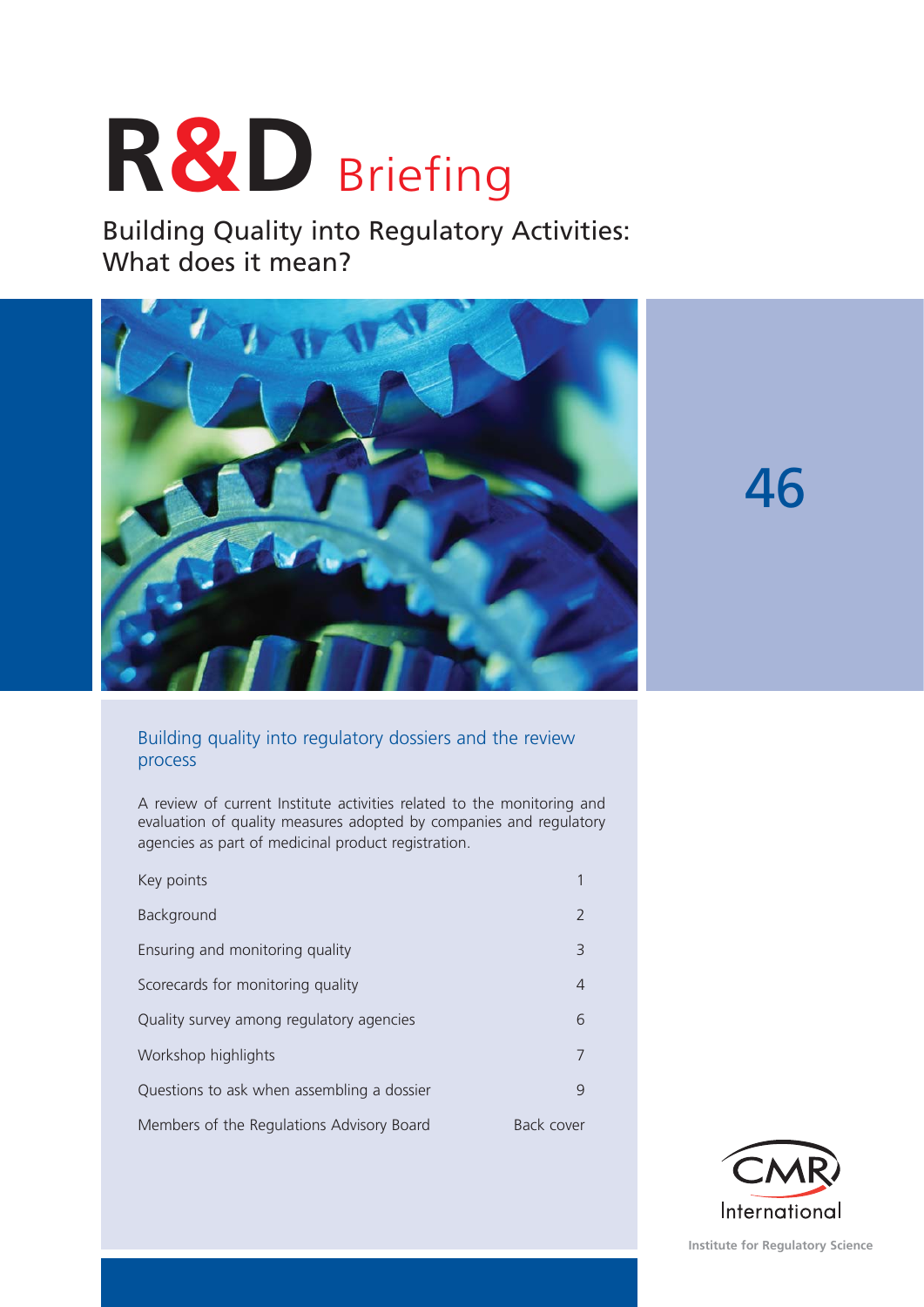#### **Authors**

Margaret Cone Neil McAuslane

*June 2006*

# **CMR International Institute for Regulatory Science**

The Institute for Regulatory Science is a not-for-profit division of Thomson Scientific. It works in the regulatory and policy arena and in close association with the researchbased pharmaceutical industry and regulatory authorities around the world.

The Institute operates autonomously with its own dedicated management and funding that is provided by income from a membership scheme. The Institute for Regulatory Science has a distinct agenda dealing with regulatory affairs and their scientific basis, which is supported by an independent Advisory Board of regulatory experts (see back cover).

# **Further information on Institute Activities**

For information on forthcoming Workshops and current and future studies and publications visit the website: **www.cmr.org/institute**

The Institute programme of activities is published in the **Institute Agenda**, available from the website

**CMR International Institute for Regulatory Science**  Novellus Court 61 South Street Epsom Surrey KT18 7PX UK Tel: +44 (0)1372 846 100 Fax: +44 (0)1372 846 101 Email: institute@cmr.org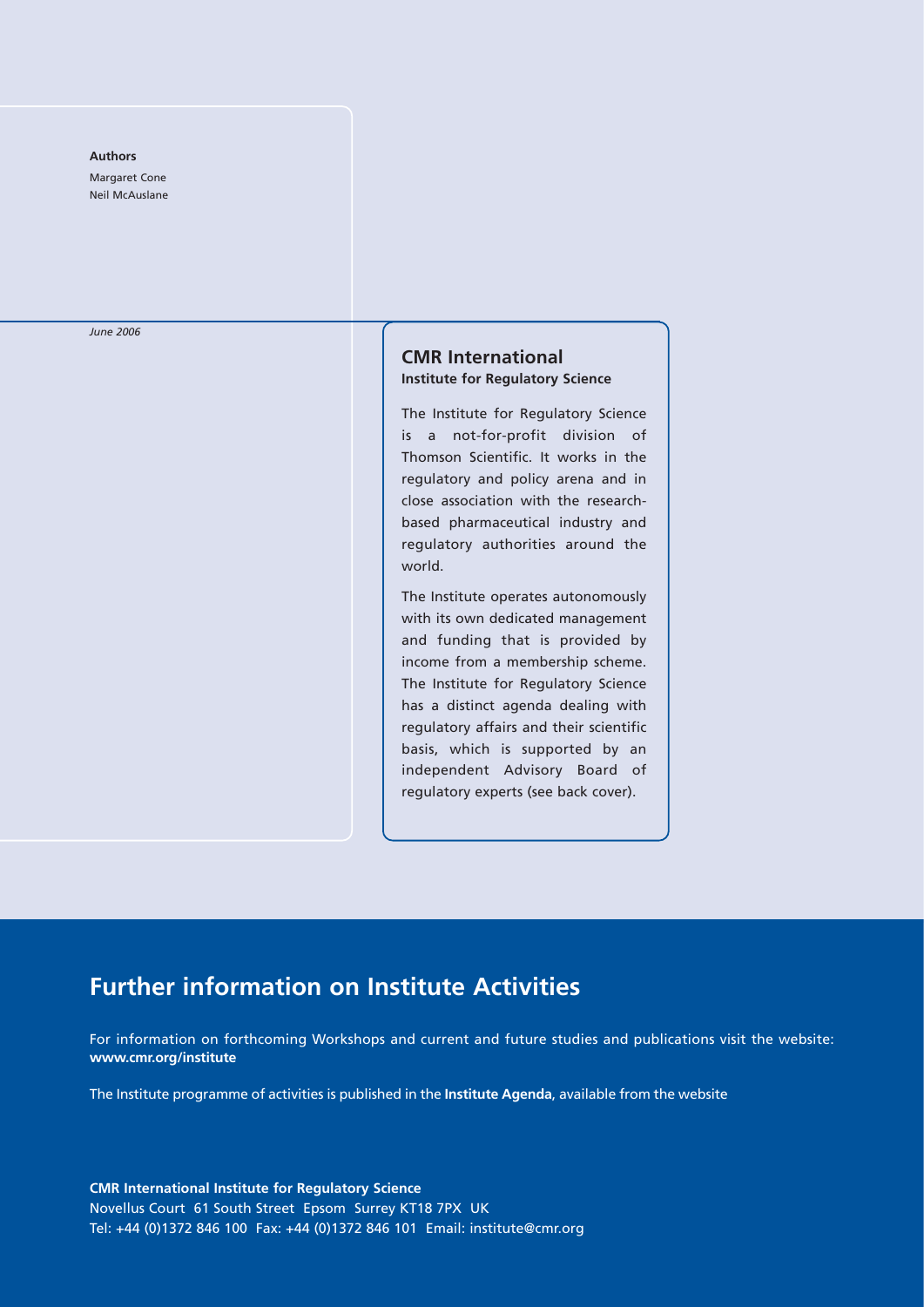

# **Building Quality into Regulatory Dossiers and the Review Process**

**A review of current Institute activities related to the monitoring and evaluation of quality measures adopted by companies and regulatory agencies as part of medicinal product registration.**

# Key points





In the world of medicines regulation, the term 'quality' is inextricably associated with data on the pharmaceutical characteristics of the medicinal product and the processes for chemical and manufacturing control (CMC). Increasingly, however, the term 'quality' is also being used in discussions of the regulatory process itself. What does it mean, in this context?

A definition of 'quality', as applied to regulation is elusive and it has been characterised as abstractly as "you know it when you see it" or, more pragmatically, as "knowing and meeting customer expectations".

The Institute for Regulatory Science held a workshop in 2004 on benchmarking regulatory procedures<sup>1</sup> which concluded that it is not enough to measure regulatory performance in terms of timelines and the speed of the review alone. The quality of the process, from the construction of the dossier to the ultimate regulatory decision must also be monitored and added to the equation.

The recommendations from the benchmarking workshop were followed up at the Institute workshop on 'Building quality into regulatory dossiers and the review process' which is the main focus of this briefing<sup>2</sup>. This in turn has led to two major projects which are also highlighted in this publication.

**Scorecards:** A project has been initiated to design and test a 'scorecard' system for obtaining feedback, in a harmonised format, following the review of a major application. One scorecard is designed to be completed by the agency and will provide the company with views on the quality of the dossier, with the objective of helping the sponsor understand the results of the review and learn from the outcome in order to implement improvements for future dossiers.



The second scorecard, on the agency review, will be completed by the company. Potentially a more sensitive issue, the objective is to encourage effective working relationships between industry and regulatory agencies by providing a means for an open exchange of views on the conduct of a review.

**Survey of regulatory agencies:** A major study has been undertaken among regulatory agencies to review the ways in which quality measures are being implemented. Although differences in approach and priorities were found, there were also clear similarities. For example, all the agencies work through a system of independent advisory committees and the greatest impact on quality was perceived to be through peer review and the implementation of standard operating procedures (SOPs) and assessment templates.

Through discussions in Syndicate Sessions, the Workshop also made recommendations on the elements of Good Practices that companies should address when assembling a dossier and that agencies should consider when looking at the quality of their review practices.

<sup>1</sup>Beyond Benchmarking: What are the key metrics that agencies and companies should use to measure performance? Institute Workshop, October 2004, Landsdown Park, Virginia, USA.  $2$  Details on page 7 of this report.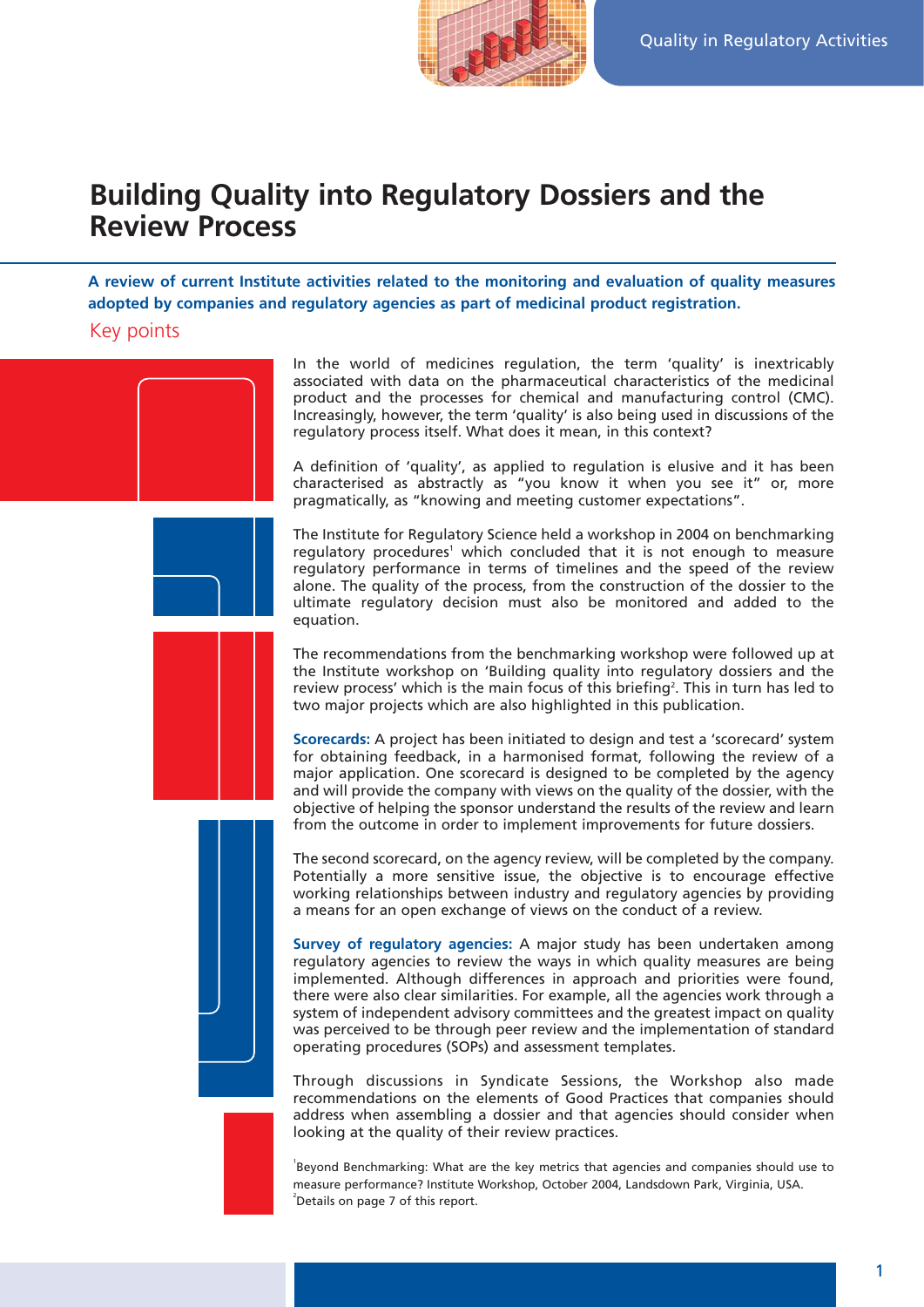

# Background



The Institute for Regulatory Science is currently involved in several activities related to quality as it applies to regulatory submissions and procedures, rather than the more conventional association with the quality assurance of the medicinal products themselves. Much of the Institute's work in this area can be traced back to the Workshop on Building Quality into Regulatory Dossiers and the Review Process, held in December 2004 in Surrey, UK.

Recommendations from this Workshop related to monitoring and measuring the quality procedures adopted by companies and regulatory The quality of the regulatory review process is often judged solely by looking at the end point, but this might not give a true picture of the quality of the whole process.

**Professor Rolf Bass<sup>1</sup>** 

The goal of management, in the regulatory agencies, is to meet the obligations placed on them by government and to meet the expectations of stakeholders, whether industry or the public, for safe and effective medicines to be made available to patients. In order to achieve this, management systems must be in place with quality control

**Thomas Lonngren<sup>1</sup>** 

agencies and this briefing summarises the ways in which these have been followed up by the Institute and also provides highlights from the meeting.

## **Institute projects**

Two major projects have been initiated using proposals from the Syndicate discussions at the Institute Workshop:

**An evaluation of quality measures applied to the regulatory review process of major regulatory authorities:** A study carried out for a Masters Degree by a pharmacy graduate, Andrea Mallia-Milanes, Maltese Ministry of Health, under the supervision of the Institute and the University of Cardiff, Wales (see page 6).

**Scorecards:** The development of a system of feed-back to assess agency performance and the company dossier following completion of a major application for a new medicinal product (see pages 4-5).

## **Other related Institute activities**

**Developing a model for benefit-risk assessment:** The institute has held two Special Focus workshops for invited participants to study the technique of multicriteria decision analysis (MCDA) and its application to the review of the benefits and risks associated with new medicines.

This is a method of looking at complex problems, of breaking the problem into more manageable pieces in order to allow data and judgments to be brought to bear on different aspects, and then of reassembling the pieces to present a coherent overall picture for decisionmakers. The purpose of this tool is to serve as an aid to thinking and decision-making, but not to take the decision.

**Regulation in the Emerging Markets:** A major study has been undertaken which collected data and information on regulatory procedures and issues in countries, outside Europe, the US, Japan, Canada and Australia, that are becoming increasingly important as pharmaceutical markets and centres for pharmaceutical registration.

The study aimed to identify elements that represent 'good regulatory practices' for agencies with limited resources where the decision-making process depends to a greater or lesser extent on reviews carried out by more advanced agencies. The participating agencies welcomed the prospect of a further study on quality in regulatory processes and this is being followed up by the Institute.

Decision-making is crucial to any organisation but never more so than in the regulatory agencies where the outcome of some twelve years' research and many millions of dollars investment depend on the decision of a handful of regulatory experts. Within companies, however, there is an equally important need to make good quality decisions throughout the development process.

**Professor Stuart Walker1**

1 Quotations from speakers at the Institute Workshop on Building Quality into Regulatory Dossiers and Review Processes, see page 7 for the programme and details on participants.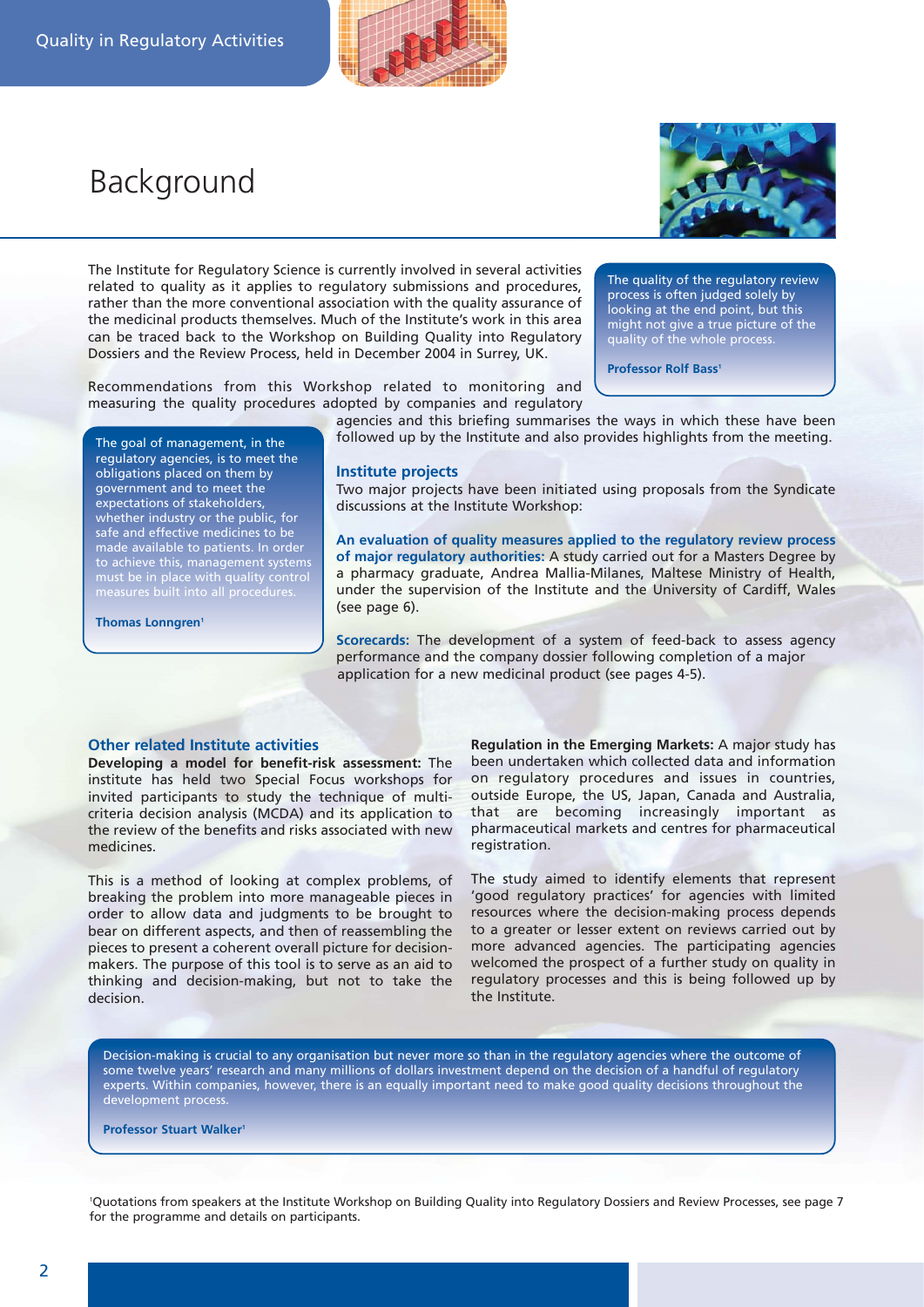# Ensuring and monitoring quality



The Institute Workshop on quality looked at the elements of Good Practices for companies when assembling a dossier and for agencies when carrying out a review. (Further considerations for preparing a quality dossier are also given on page 9).

# **Elements of a quality dossier**

# **Content**

- All the critical information in the appropriate detail
- Data mapped to the respective items in the label
- Negative data not obscured or hidden in any way ■ Critical discussion of strengths and weaknesses in the supporting data

# **Key elements when preparing dossiers**

- Building quality into the dossier documentation from early in the R&D process
- Quality assurance as an integral part throughout the process: quality checks cannot be 'bolted on' later
- Implementing quality management systems with appropriate criteria-based audits

# **Insight**

- Tells the 'history' of the application and the development of the label
- Indicates the key decision points in the development process

# **Navigation**

- Navigable 'in both directions' (ability to find crossreferences and return to the original place
- Formalised steps ('milestones') in the process with decision points and criteria for proceeding
- A pre-submission review of the entire application by internal and external experts
- An assessment of the strengths and limitations of the dossier prior to filing

# **Measuring quality retrospectively**

Assuming a direct relationship between the quality of an application and the speed and outcome of the review the following can be quantified and compared:

# **Number of Review cycles**

■ Comparisons against the same regulatory process since definitions of a single review cycle may differ

# **Label**

- Differences between the final labeling (product information, SmPC), and the application proposal
- Whether the final label met expectations (target market and patient population)

## **Number of questions**

A log of all questions and queries from the agency recording and learning from experience of:

- How many required additional data
- How many were navigational (the data was in the file but was not found by the reviewer)
- How many required additional studies
- How many issues could be addressed by agreeing to label changes

# **Quality reviews**

A quality review results in general satisfaction, on the part of both sponsor and agency, with the way in which the review procedures have been conducted and the outcome of the application process. The key elements are:

# **Assessments that are:**

- Carried out in depth taking account of all the salient data and information
- Evidence-based with respect to the recommendation on the outcome
- Reported in sufficient detail to allow peer review
- Consistent within the different sections of the application
- Consistent between applications for similar products

#### **Assessors that are:**

- Consistent in approach and attitude to sponsors
- Creative, analytical and innovative in relation to novel products and concepts
- Focused on problem-solving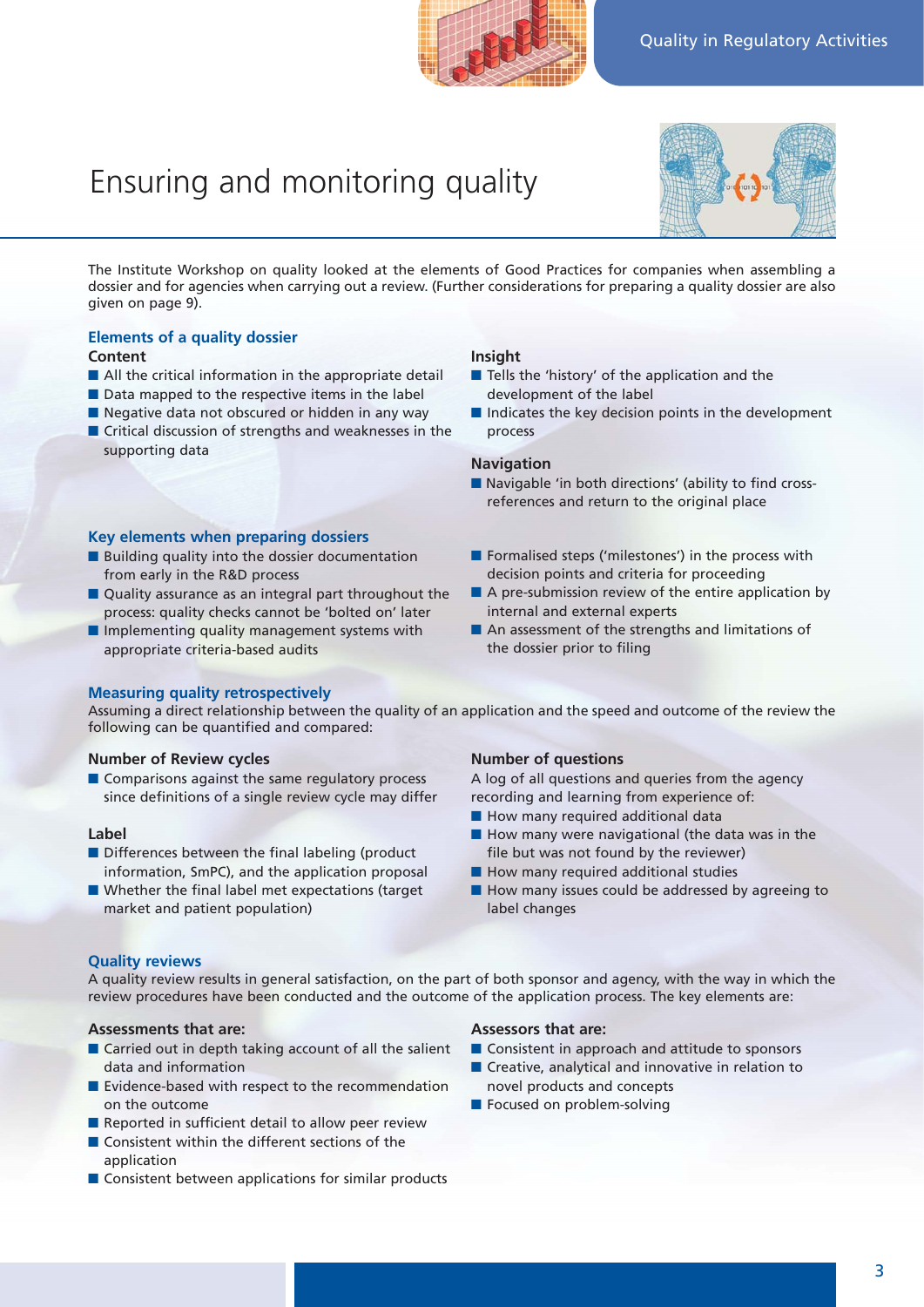

# Scorecards for monitoring quality



The Institute Workshop made recommendations that have led to a project to draw up and validate model 'scorecards' to report back following the review of a major application (new active substance or line extension). The elements agreed at the Workshop are summarised here.

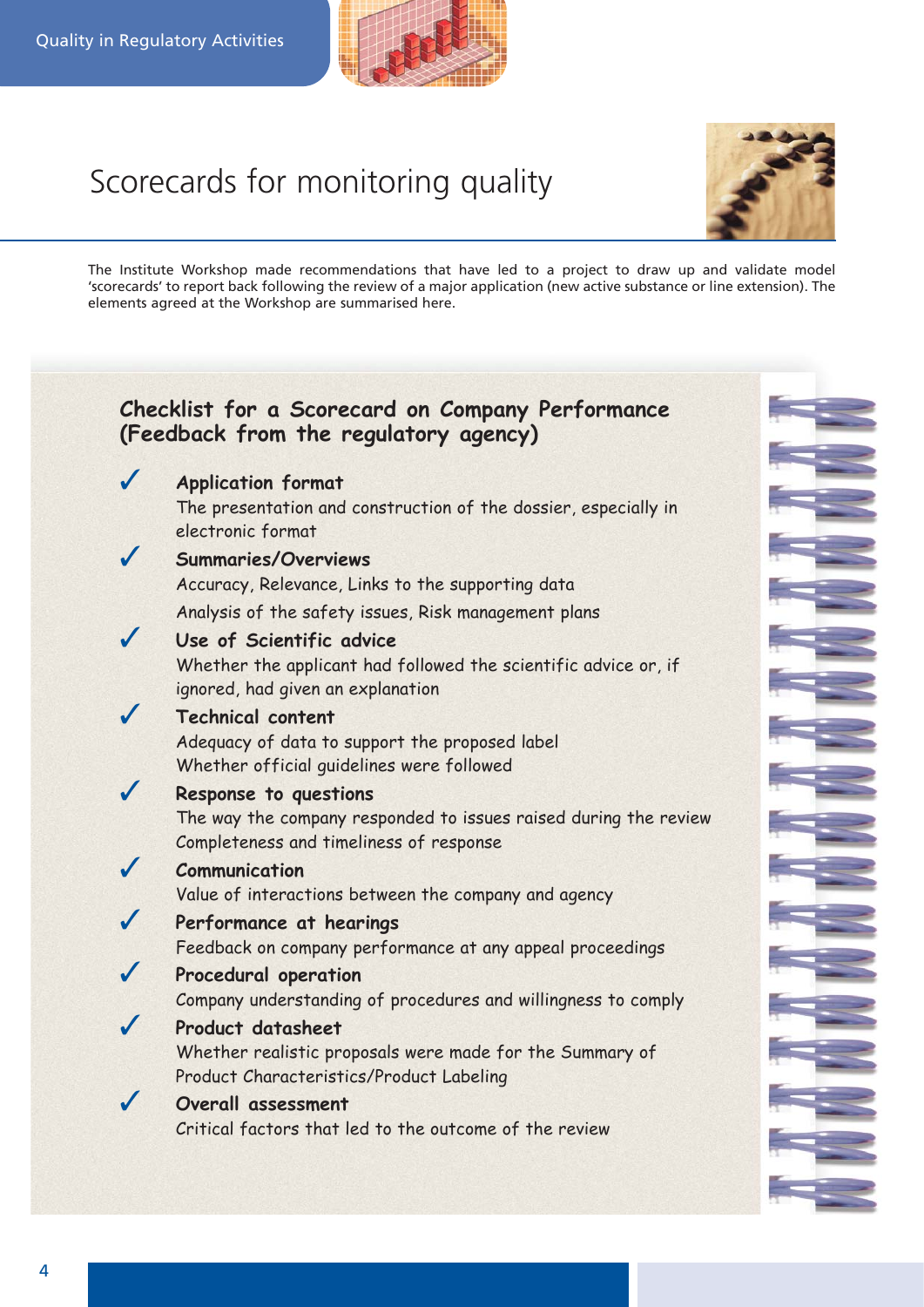# Scorecards for monitoring quality



In developing the Scorecard project the Institute is aware of similar initiatives being carried outside elsewhere, for example a project by the European industry association EFPIA and the dossier assessment carried out by the European Medicines Agency (EMEA) on centralised procedure applications.

# **Checklist for a Scorecard on Agency Performance (Feedback from the company)**

# **Scientific Advice**

The extent of interaction between the agency and the applicant throughout the development process

# ✓ **Communication**

How appropriate the agency's communication and responsiveness was during the review process

# ✓ **Consistency**

Whether the agency followed its own guidelines and precedents when assessing the product

How consistent the advice was in relation to previous experiences and precedents

# ✓ **Professional/scientific competence**

Whether the agency experts had the appropriate knowledge and experience for the product under consideration

# ✓ **Procedures**

How rigorously the agreed review procedures for applications had been followed

# ✓ **Questions**

The usefulness and relevance of the questions asked during the review process and whether these highlighted valid issues or were they based on a misunderstanding or misinterpretation of the dossier

# ✓ **Product information**

Whether final Summary of Product Characteristics/Product labeling was arrived at fairly and openly with requests for changes driven by science

# **Overall satisfaction**

Whether the result of the review arrived at the outcome that the applicant had expected or whether there was a fundamental difference between the expectations and the conclusions of the agency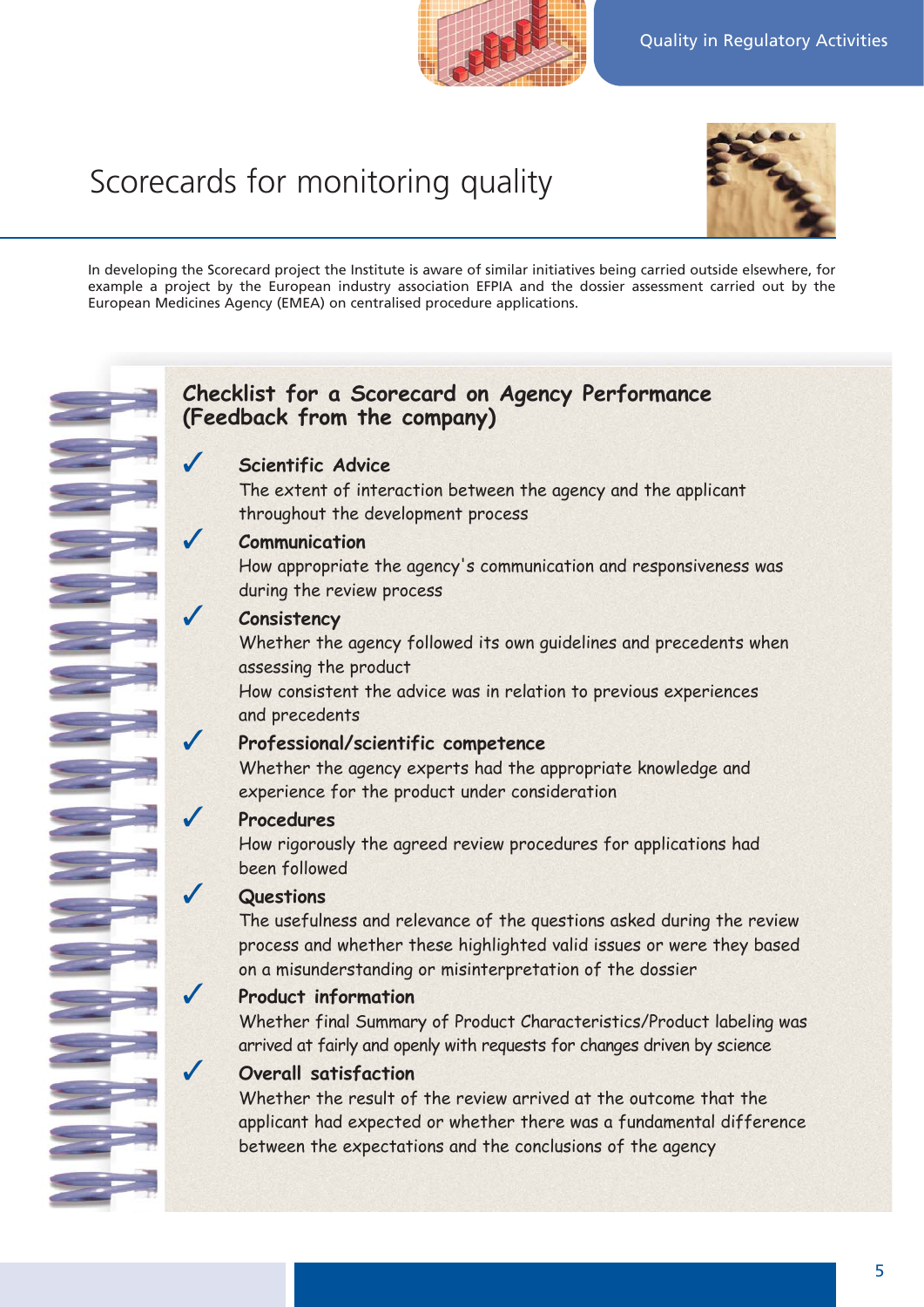

# Quality survey among regulatory agencies



Quality is critical for ensuring that assessments and decisions are scientifically sound and that only effective and safe medicines reach the market. The survey carried out under the auspices of the Institute on Quality measures applied to the regulatory review process of major regulatory authorities confirmed that regulatory agencies are also introducing quality measures to ensure consistency, efficiency and predictability in the review process.



## **The Study**

Eleven regulatory agencies were included in the study: EMEA, FDA (CDER), PMDA Japan, Canada, Australia and six national agencies in Europe.

The questionnaire covered many aspects of 'quality', in a broad interpretation, including training, transparency and communications as well as the specific quality measures shown in the figure opposite.

For this part of the study, agencies were given a list of quality-related activities and asked to record which they were currently implementing.

# **Continuous improvement**

The study found that several continuous improvement activities are being undertaken by the eleven authorities to enhance the review and decision-making process. These include: training needs assessments, reviews of assessor and stakeholder feedback and internal tracking systems. Few authorities, however, carry out post-approval analysis in terms of cross-authority comparisons of the outcome of the review process and the collection of feedback from industry on the quality of the assessment.

# **Key measures for building quality into the review process**

The study report discussed key measures that are critical for quality reviews and high-quality decision-making and the following list was proposed as one of the recommendations:

**Key quality documentation:** regularly updated and comprehensive quality policies, standard operating procedures and assessment templates.

**Professional development of assessors:** adequate and regular on-the-job training of assessors that focuses on, for example, improved work practices; latest<br>developments: scientific and technological developments; scientific and technological advancements; and knowledge and skills transfer.

**Built-in quality controls:** such as systematic management checks, structured approach to decision-making and robust internal tracking systems.

**Internal reviews:** a structured and integrated peer review system, as well as expert reviews by independent advisory committees.

**Benchmarking and key performance indicators:** such as regular use of quantitative indicators on processing times; response times; frequency and number of withdrawals; as well as the carrying out of benchmarking exercises that compare processes or outcomes.

**Continual improvement activities:** conducting internal quality audits, self-assessments, analyses of feedback from stakeholders, post-approval analysis with other authorities and industry, management reviews, and using the results to take corrective action or introduce improvements to the review process and decisionmaking.

**An established setup and process that allows regular contact with industry:** for example, to discuss development and review plans, clarify statutory requirements, provide scientific and regulatory advice, inform the applicant on how the review is progressing, and develop 'partnerships' and synergies between the two parties.

**A transparent system that provides important review information to the public:** for example open public hearings of advisory committee meetings, or the publication of the summary basis of approval and assessments following approval.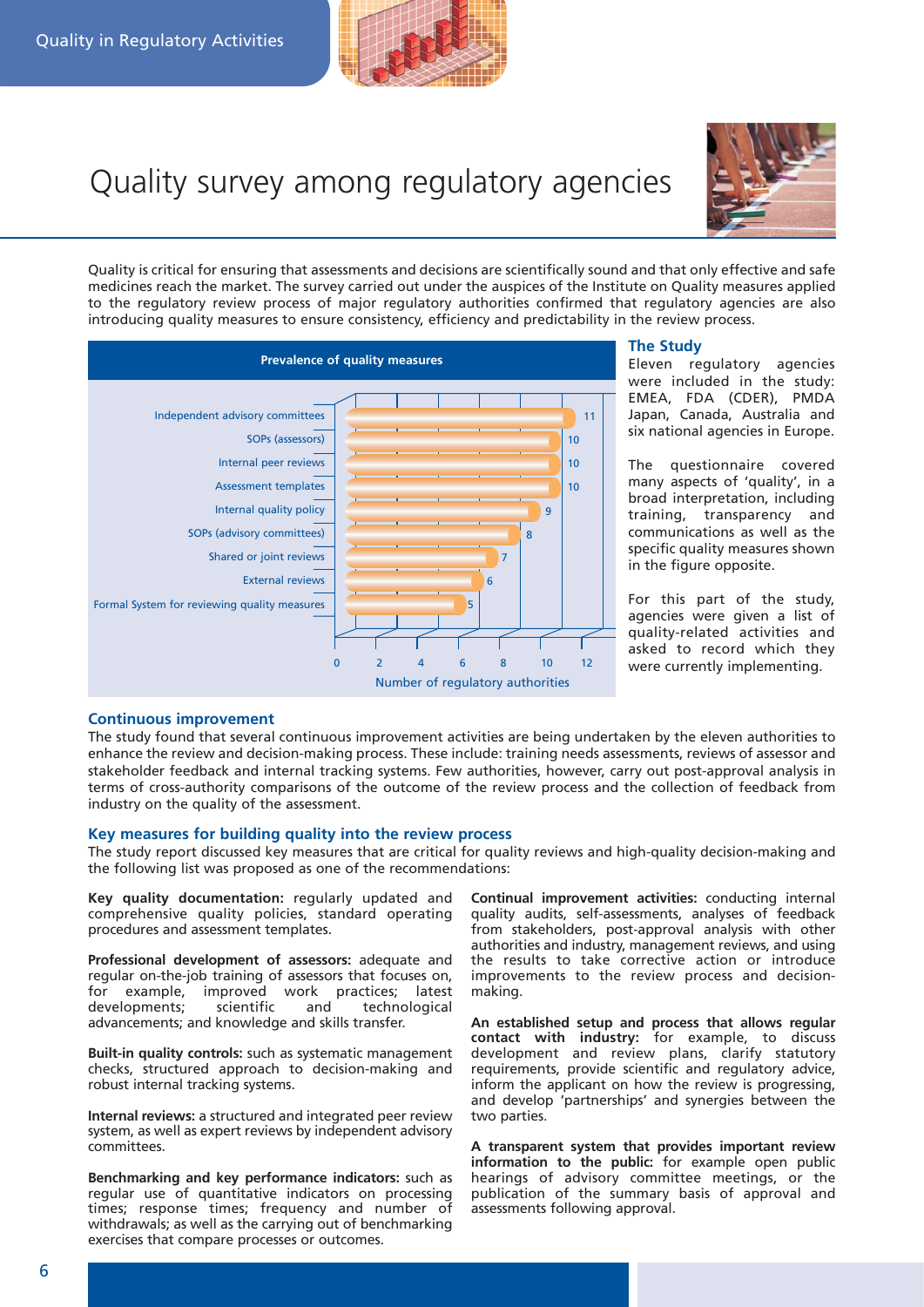# Workshop highlights



#### **Workshop on Building quality into regulatory dossiers and the review process, December 2004, Surrey, UK**

**Session 1: Building Quality into the Application Dossier**

Chairman: *Thomas Lönngren*, Executive Director, European Medicines Agency (EMEA)

Strengths and weaknesses in today's application data: Are companies meeting regulators' expectations? *Dr David Lyons*, Senior Medical Officer, Irish Medicines Board

Quality management in a Regulatory Affairs Department, *Dr Paul Huckle*, Senior Vice President, US Regulatory Affairs, GlaxoSmithKline, UK

Critical Self Assessment: What companies can learn from analysing their own regulatory experience? *Dr Susan Forda*, Executive Director Regulatory Affairs, Europe, Eli Lilly & Co.

**Session 2: Building Quality into the Regulatory Review Process**

Chairman's Introduction, *Thomas Lönngren*

What companies expect from Regulatory Authorities, Dr Ronald J. Garutti, Group Vice President, Global Regulatory Affairs, Schering-Plough Research Institute, USA

Harmonising approaches to quality assurance: The European Experience, Dr Marijke Korteweg, Integrated Quality Management Advisor Directorate, EMEA

Perspectives from within the EU, Professor Rolf Bass, Head of Division, EU and International Business, BfArM, Germany

#### **Session 3: Meeting Future Expectations**

Chairman: *Professor Stuart Walker*, President and Founder, CMR International

Building Quality into Future PMDA Activities, *Dr Osamu Doi*, Senior Executive Director, Pharmaceuticals and Medical Device Agency, Japan

A future vision for quality reviews and decisions, *Moira Daniels*, Director of Global Regulatory Information and Intelligence, AstraZeneca, UK

Preparing for future technologies, *Dr David Jefferys*, Special Advisor-Healthcare Industries, Department of Health, UK

#### **Session 4: Syndicate Discussions**

- Proposed studies on building quality into regulatory dossiers and review
- Proposal for a 'Scorecard' assessment of dossiers and reviews

The quality of decisions and the decision-making process, *Professor Larry Phillips*, Professor of Decision Analysis, London School of Economics

#### **Snapshots from the workshop presentations**

#### **European networking**

With the expansion of the EU, in May 2004, there are currently 28 countries in the EU regulatory network – 25 EU Member States and three EEA countries, Norway, Iceland and Liechtenstein. Each member of the network can be likened to pearls that are valuable in their own right but when combined in a chain, they become a jewel of greater value. A chain, however, is only as strong as its weakest link, and to ensure consistency and quality of the network's deliverables, it is important that there are no weak links in the EU network. *Dr Marijka Korteweg*



# linking loose pearls to a **EU/EEA Medicines Network**

chain without any weak link

#### **Japanese perspective**

The PMDA is improving the quality and timeliness of its review processes and enhancing safety procedures, in the interests of patients. This is not only its responsibility to the Japanese people but also to patients at a global level. In order to respond to the expectations of the public, PMDA is committed to raising the standard of its operations in the field of science and technology in order to deliver timely and appropriate judgments on innovative new products. *Dr Osamu Doi*

#### **Quality of science**

The quality of science is in danger of becoming a neglected area in the drive towards quality management of regulatory processes. Pharmaceutical legislation and codes of practice underpin and drive regulatory activities but there cannot be legislation and no codes exist on scientific quality. In the absence of measures to assess scientific quality, the quality of the final regulatory decision depends upon the personal judgement of individuals or groups of experts. *Professor Rolf Bass*

#### **Risk and benefit**

Risk issues appear to assume more importance than benefit in the regulatory process and in public expectations. More work is needed to achieve the right balance and convey the message that medicines are not free from risk any more than other everyday activities such as driving a car and crossing the road. *Moira Daniels*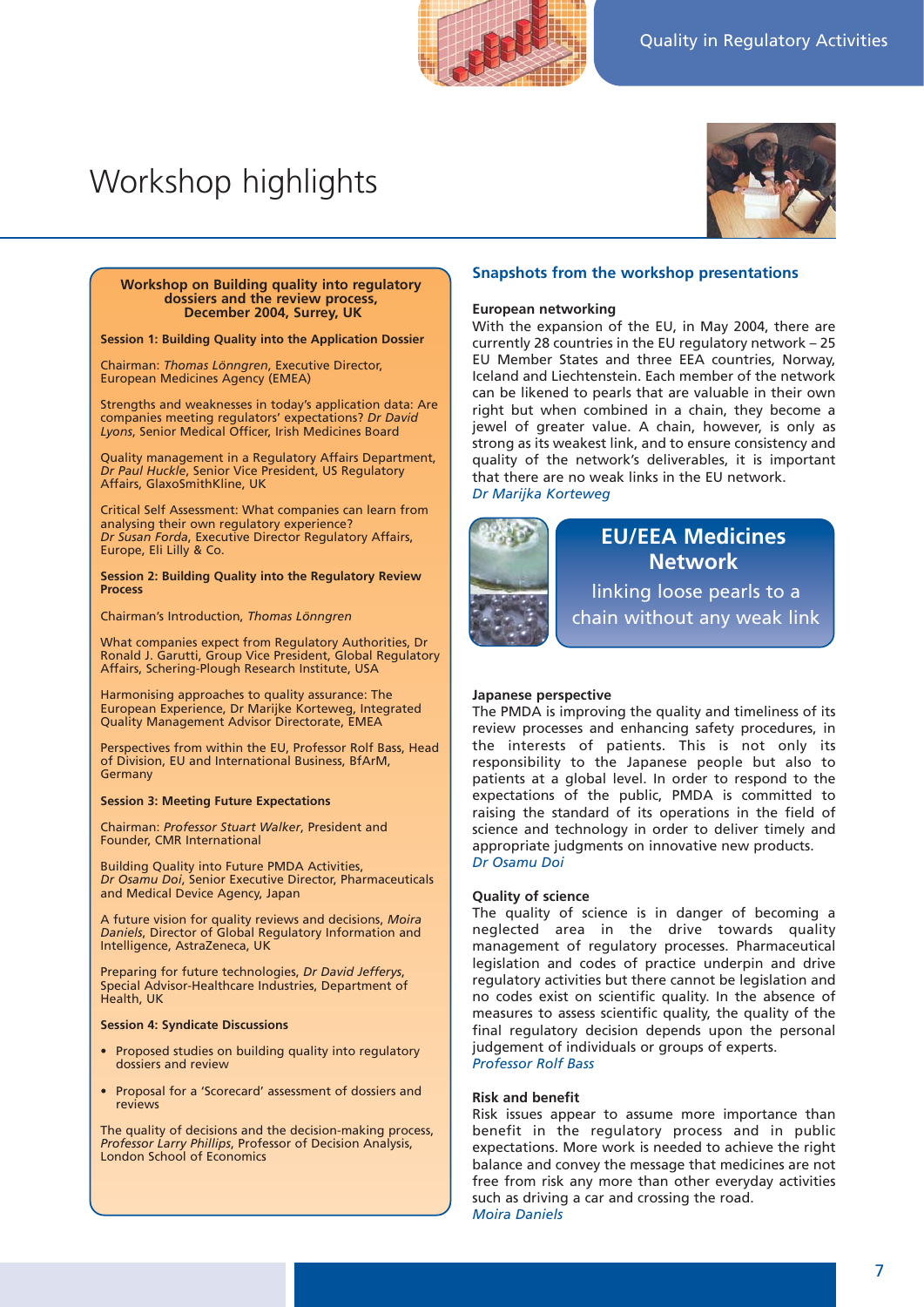# Workshop highlights



#### **The patient at the centre**

One of the most significant developments is the focus on patient-centred healthcare. Systems were no longer being built around the healthcare professional but around the patient and 'empowered' and knowledgeable patients – a product of the Internet era – were making their voice heard and their needs known. *Dr David Jefferys*



## **Quality of decisions**

Contrary to expectations a quality decision and decisionmaking process should not be tested by looking at the outcomes and consequences. In an uncertain world, it is perfectly possible to take a good decision that has poor consequences and, equally, to make a bad decision and come up with a good outcome. On balance, however, the long-running use of good systems for making decisions will generally give better outcomes.

It is important to work with multifunctional teams to provide a diversity of opinion and improve the quality of decisions. Dissent and disagreement can be productive in formulating new courses of action not previously considered.

*Professor Larry Phillips*

#### **Learning from experience**

Whilst there is no substitute for practical experience in all aspects of compiling a quality dossier, most issues that arise and cause difficulties are unique to the particular molecule. The process of 'learning from experience' is also slowed down by the fact that most companies do not bring many medicines for the same indications to the market.

*Dr Susan Forda*

## **Communication**

Communication is a key component for achieving safe and effective drug products.

- Public misconception of 'partnership' must not jeopardize communication.
- Sponsor/Regulator interchange does not compromise public health, rather it enriches product development.
- Interaction between sponsors and health authority staff is the only way to guarantee continued innovation.

*Dr Ronald Garutti*

## **Avoiding potential pitfalls:**

- Pay early attention to pharmacokinetic and pharmacodynamic results that might be indicators of pharmacogenetic factors;
- Follow the science and do not allow the marketing department to influence technical decisions;
- Do not defend or obliterate unexpected results –they happen.

#### *David Lyons*

#### **A future vision for quality reviews and decisions**

- Continual benefit/risk data: This is not a document but an ongoing evaluation of data on benefit and risk throughout the life cycle of the product.
- Generic electronic database information systems: A link into such systems that can provide the baseline and the benefit of comparative information.
- Shared, more predictable, transparent regulatory decisions: The ability to know that if you generate the agreed data there is a reasonable predictability of outcome.
- Significantly increased public confidence in new therapies: The achievement of patient ownership and participation to the extent that they feed data about their treatment and any adverse effects into the database.

*Moira Daniels*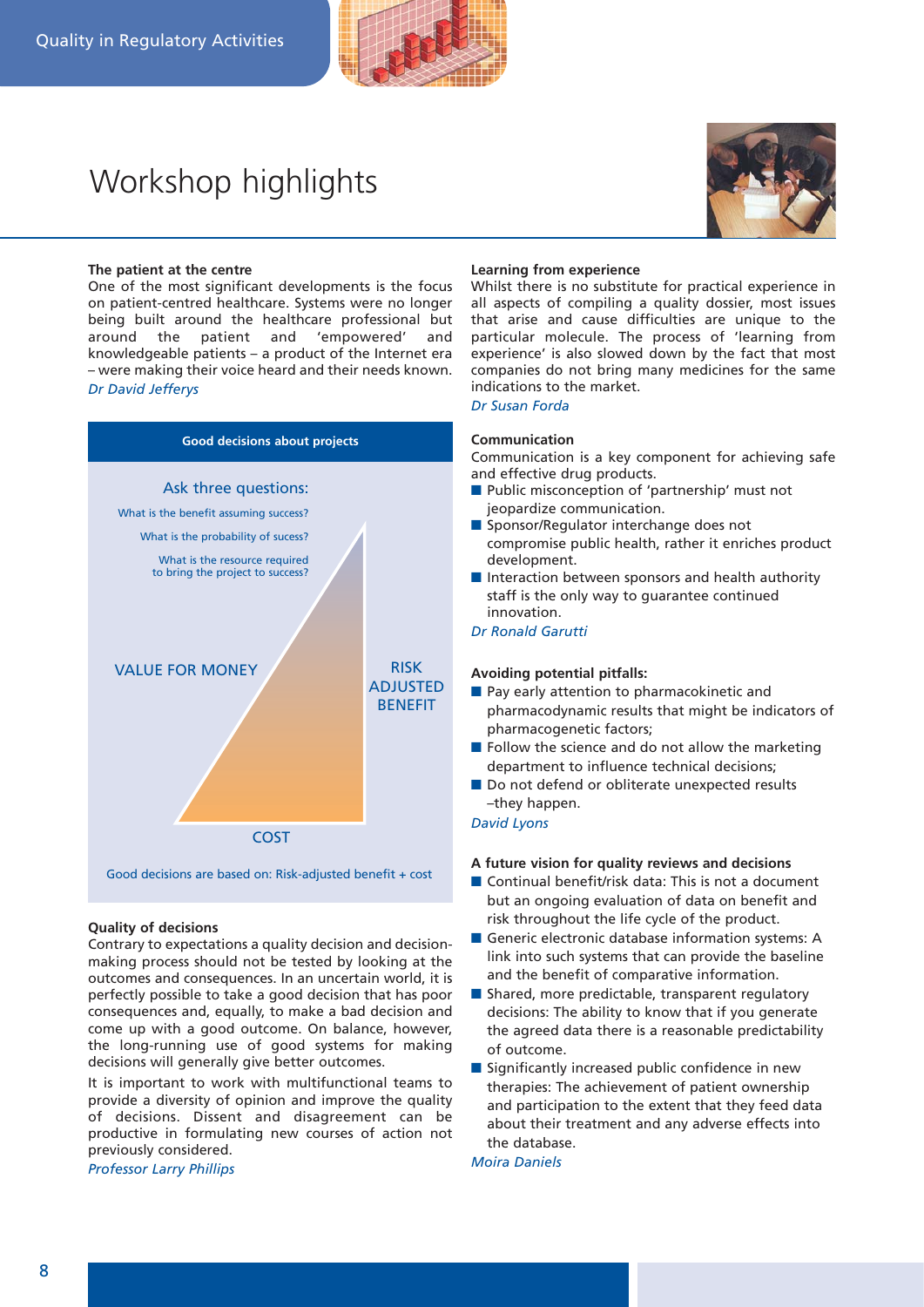# Questions to ask when assembling a dossier



**Quality of the message**



From the presentation by Dr Paul Huckle at the Workshop on Building quality into regulatory dossiers and the review process